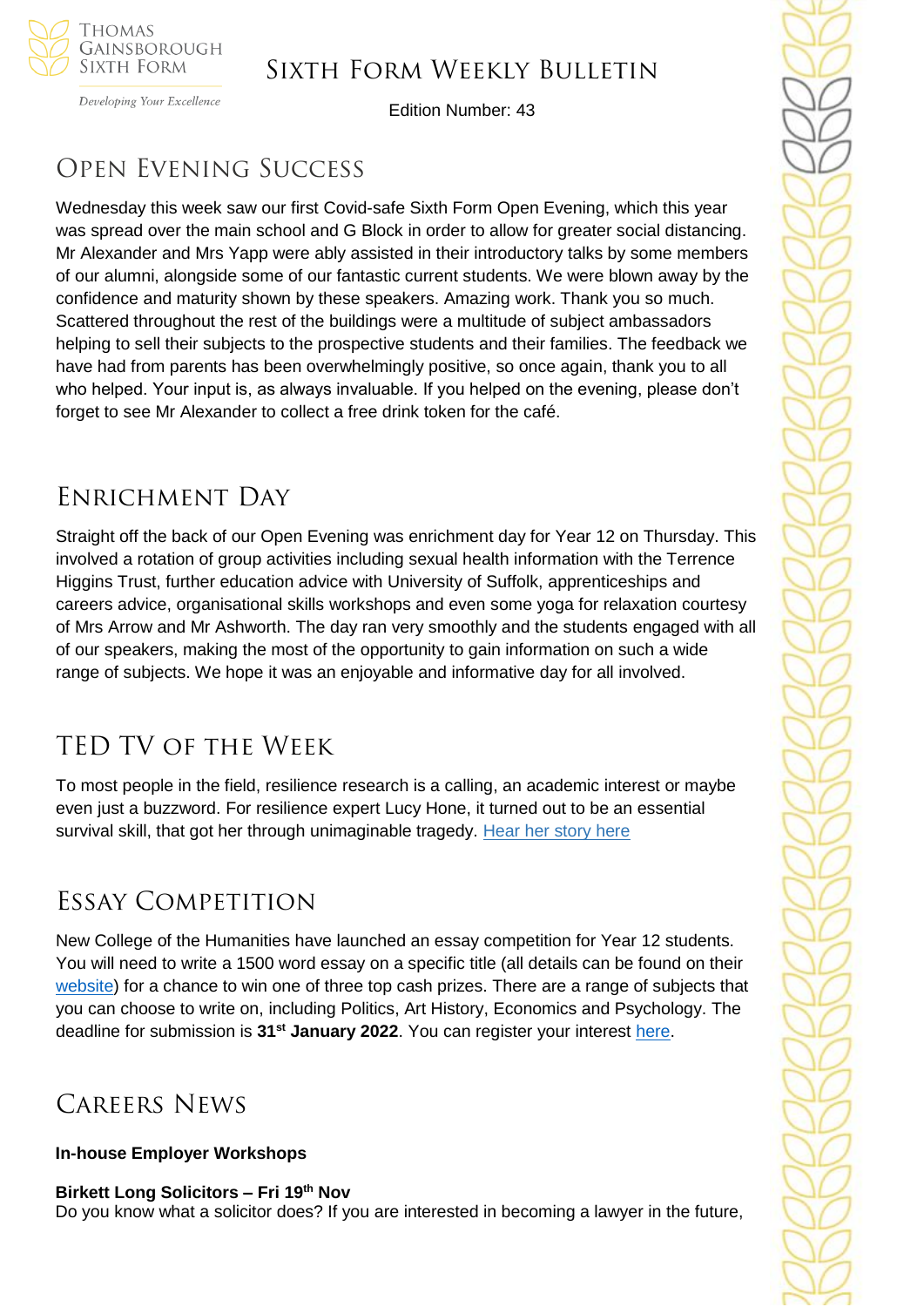

Developing Your Excellence

### Edition Number: 43

or are curious about what they do, please come along and listen to this employer workshop and hear from a partner at the firm, what it is like to work in this diverse and interesting field.

#### **Suffolk Police – Fri 3rd Dec**

Find out about the many roles within the police force, what you can do to prepare for your application and what skills and qualities they are looking for.

### **Teledyne e2V (Technology and Engineering) – Thurs 16th Dec**

Jude Worley from Teledyne in Chelmsford will discuss what the company does and the different roles available within this international company.

### **Royal Navy – Weds 12th Jan**

CPO Tony Allan and CPO Ian Lamb will be taking students in Years 10-13 through the variety of positions and roles in the Royal Navy and the skills and attributes they are looking for when recruiting for these roles.

### **Stoke By Nayland Golf Club – Thurs 27th Jan**

Peter Osborne will share with him the variety of jobs available within the hospitality industry and our very own Mrs Alston will share her experiences of working in the industry before transitioning to teaching.

### **Physiomotive (Physiotherapy) – Fri 11th Feb**

Come along to hear all about Bradie Clarke's journey from ex-professional athlete to qualified physiotherapist and what led him to make the decisions he made along the way.

### **Skills Gap Online Workshops**

*[Nanotechnology](https://sportlivedlimited.cmail19.com/t/r-l-trthxut-bzsdtjkt-r/) - Sat 13 Nov - Nanotechnology*, the manipulation of matter at atomic and molecular level, is transforming everything from electronics to solar energy and space travel to oncology. Our online workshop is led by Ryo Mizuta, a nano enthusiast and postdoctoral researcher at Cambridge University.

*[AI in Finance](https://sportlivedlimited.cmail19.com/t/r-l-trthxut-bzsdtjkt-y/) - Sat 11 Dec -* The world of finance has been an early adopter of machine learning, from fraud detection to finance chat bots, yet it's still just touching the surface of AI's potential. Our workshop is led by Moideen Kalladi, a data scientist with an MBA in Business Analytics and Quantitative Finance from New York University.

**If you're looking for a competitive edge** for your studies or career, our workshops are the perfect opportunity to arm yourself with valuable skills and knowledge. Courses normally cost £95 but skills gap has promised to support families who cannot afford it. To register please visit **[www.skillsgap.tech](http://www.skillsgap.tech/)**.

### **Work Experience**

**Careers Web Page –** For a full list of companies that offer virtual work experience in a number of different sectors please see the "Careers" page of the school website [here](https://tgschool.net/careers) .

### **NHS Talent Academy**

Let's Talk About … Midwifery - **Wed 1st Dec; Tue 18th Jan; Wed 9th March**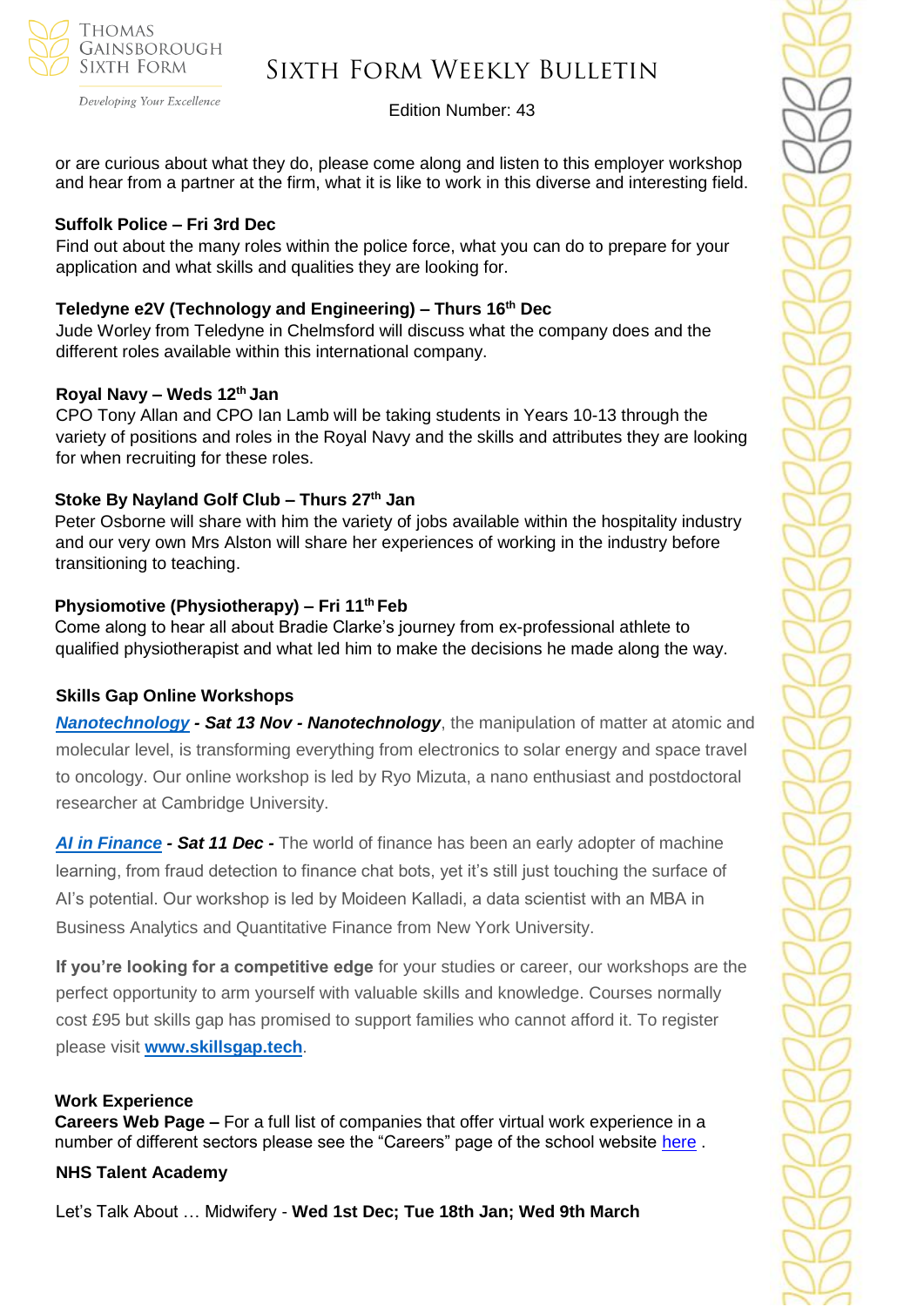

Developing Your Excellence

## Sixth Form Weekly Bulletin

Edition Number: 43

### Let's Talk About … Nursing **Mon 22nd Nov; Thurs 20th Jan; Wed 16th Feb; Weds 16th March**

Let's Talk About … Physiotherapy **- Mon 29th Nov; Fri 28th Jan; Friday 25th Feb; Mon 21st March**

Let's Talk About … Learning Disability Support - **Tues 25th Jan; Tues 8th March; All sessions run from 4-5pm.**

Find out more about E-Placements and apply to speak to a professional about your Health and Care aspirations Register and apply now!<www.nhstalentacademy.org.uk>

### **Preparing for Medicine**

Applications for Preparing for Medicine are now open for 2022-23. This widening participation programme supports aspiring medics in Year 12/13 from any background who want to pursue a career in medicine. It includes a two-night residential, work experience at a GP surgery (subject to availability) and application support. Participants are guaranteed an interview to study medicine at UEA – providing they meet the minimum course entry requirements – and the chance to win a scholarship. **Deadline for entries is 25 November 2021**. For full details visit: [Preparing](https://www.uea.ac.uk/study/information-for/teachers/services-for-schools/year-12-13/on-campus/preparing-for-medicine) for Medicine

### **It's More Than the Job You Do! 30th November**

So, did you know that Adnams not only brew and distil products we also operate beautiful pubs, hotels and a number of shops in East Anglia? This session will run from 10am to 1pm and we will show you behind the scenes and introduce you to our fabulous team, including Chief Operating Officer Karen and her amazing career journey to our very own fabulous Apprentices.

You will also meet our Executive Chef, Nick who looks after all our pub and hotel kitchens and you will see what a dab hand, he is with a cookery demonstration! To apply please Click [Link Here](https://www.s4snextgen.org/schools/opportunitiesv2/ViewOpportunity/id/2294)

### **Legal & General Investment Management**

We are having a virtual careers day, on **3 Dec, 09:00 - 17:00** including talks from the following business areas: operations; distribution; product; active investment; passive investment; real assets. Followed by a workshop with recruiter Mason Blake who will cover CV writing and interview techniques. [Click here to register for your space](mailto:SEM.Committee@lgim.com?subject=Legal%20%26%20General%20Investment%20Management%20Careers%20Event%20-%203%20December)

### **GT Scholars Career Day**

Did you know that teenagers who get access to high-level career talks go on to earn more than teenagers who don't? It also gives them the opportunity to choose a career they'll enjoy. This free Careers Summit on **Sat 6th Dec** will give you the chance to learn about careers and apprenticeships form universities and large companies including, PWC, Oxford University, BT, JP Morgan, EY and Blackrock bank. NB Parents must attend with their children, so please book tickets for both! [Register here](https://careersummit.gtscholars.org/)

### **Apprenticeships**

**Vehicle Damage Paint Technician**, Beccles - Great opportunity for someone with a real interest in vehicle repair. The successful candidate will follow the Level 3 Vehicle Damage Paint Technician standard and be involved with repairs on all types of vehicles including commercial and private. Qualifications required: GCSE Grade C/4 GCSE Maths and English, apply here: [Vehicle Damage Paint Technician](https://v2.apprenticeshipsnewanglia.co.uk/applicants/help/?ref=8a8b1a59-55ed-4e80-8ffe-a7c956859aeb)

**Painting and decorating**, Newmarket - A chance to join an independent, well-established Painting & Decorating company who specialize in high end properties. You will be working alongside fully qualified and highly experienced staff, whilst completing a formal Painting &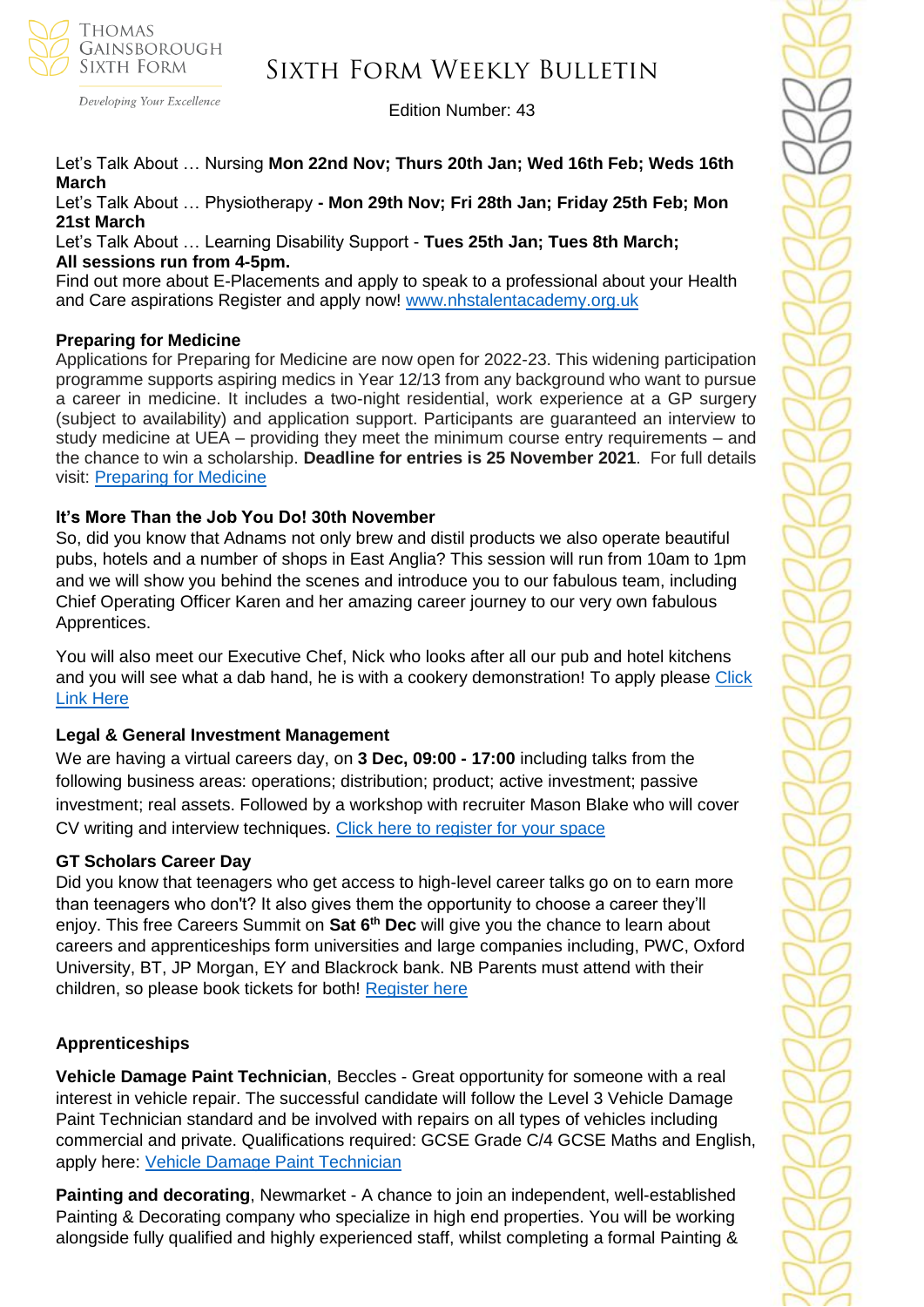

Developing Your Excellence

Edition Number: 43

Decorating Apprenticeship. Qualifications required: GCSE grade 3/D in Maths and English. Apply here: [Painting and Decorating](https://v2.apprenticeshipsnewanglia.co.uk/applicants/help/?ref=08db834f-d969-4916-b25f-6a848ba9c527)

**Business Administrator,** Rendlesham - This is a fantastic opportunity to work within the technical department of a well-established specialist food producer, that uses finest ingredients to produce high quality products. Qualifications required: GCSE grade C/4 in Maths and English. Apply here: [Business Administrator](https://v2.apprenticeshipsnewanglia.co.uk/applicants/help/?ref=9f9d3256-115d-49ac-aa1d-fa6239690a77)

**Warehouse Operative**, Rendlesham - Great opportunity to work within the warehousing department of a well-established specialist food producer, that utilizes finest ingredients to produce high quality products. Qualifications required: GCSE grade 3/D in Maths and English. Apply here: [Warehouse Operative](https://v2.apprenticeshipsnewanglia.co.uk/applicants/help/?ref=0b63e7d8-4077-4333-b89e-7d5958e3db6a)

**Customer Service**, Rendlesham - a fantastic opportunity to work within the business support department of a well-established specialist food producer, that uses finest ingredients to produce high quality products. The successful candidate will support the order management & customer service processes, providing customers with an exceptional level of service by supporting business development and building loyalty to the company brand. Qualifications required: GCSE grade 3/D in Maths and English. Apply here: [Customer](https://v2.apprenticeshipsnewanglia.co.uk/applicants/help/?ref=01deb169-d6e2-4b05-8f4c-768352e37e91)  **[Service](https://v2.apprenticeshipsnewanglia.co.uk/applicants/help/?ref=01deb169-d6e2-4b05-8f4c-768352e37e91)** 

**Food and Drink Process operator,** Rendlesham - The successful applicant will work towards their Level 2 Food & Drink Process Operative qualification and be involved with: production of specialist food products; stocktaking, packing, picking and labelling; checking in deliveries from suppliers; assisting with the stocking of vans; following traditional recipes; cleaning of all equipment & production areas using the HACCP System; weighing out ingredients and relevant calculations. Qualifications required: GCSE grade 3/D in Maths and English. Apply here: [Food and Drink Process Operator](https://v2.apprenticeshipsnewanglia.co.uk/applicants/help/?ref=82e1a29c-b2c2-42af-acbf-00789efab099)

**Facilities Services Operator**, Ipswich - great opportunity to join a team involved in Shop-Fitting and maintenance of structures. The Company works with one of the UKs leading supermarkets, travelling to install and maintain shop fittings. The work will be varied, involve different hours of work with some overnight stays. Construction and installation of shelving • Carpentry & Joinery • Hanging doors • Fitting bumper protection to walls • Price Stripping • Putting together canteen furniture • Putting up pictures and photo frames • Erecting instore signage • Checkout screening • Using power tools • Using Hand tools • Occasional working at height GSCE Maths and English Grade D / Grade 3, or equivalent functional skills. Apply here: [Facilities Service Operator](https://v2.apprenticeshipsnewanglia.co.uk/applicants/help/?ref=19032ba5-1e97-4a26-8cd7-e8104a08f9fe)

**Plastering,** Framlingham - We have a fantastic opportunity for the right candidate to join a Plastering business and undertake a L2 Plasterer Apprenticeship. The apprentice will be involved in all aspects of plastering, learning the many aspects of the job. Working on large and small scale projects in both a domestic and commercial setting. GSCE Maths and English Grade D / Grade 3, or equivalent functional skills. Apply here: [Plastering](https://v2.apprenticeshipsnewanglia.co.uk/applicants/help/?ref=64a8e14d-49c9-4da5-908c-3e419673d6e7)

**Groundsworker**, Ipswich - The company works with one of the UK's leading supermarkets, travelling to carry out groundworks within their carparks and outdoor areas. The work will involve different hours of work with some overnight stays. The apprentice will be involved with: • Relaying paving • Breaking out concrete, installing carpark bollards • Minor brickwork repairs Replacing bollards • Labouring for Bricklayer for larger brick projects • Minor external render patch repairs • Installing posts and carpark signage • Installing trolley shelters • Repairs to surface drainage • Assist the Senior Groundsman/Bricklayer in adhoc grounds repairs Paving and kerbing GSCE Maths and English Grade D / Grade 3, or equivalent functional skills. Apply here: [Groundsworker](https://v2.apprenticeshipsnewanglia.co.uk/applicants/help/?ref=0c8610cc-a44c-41c0-a040-bb803843947b)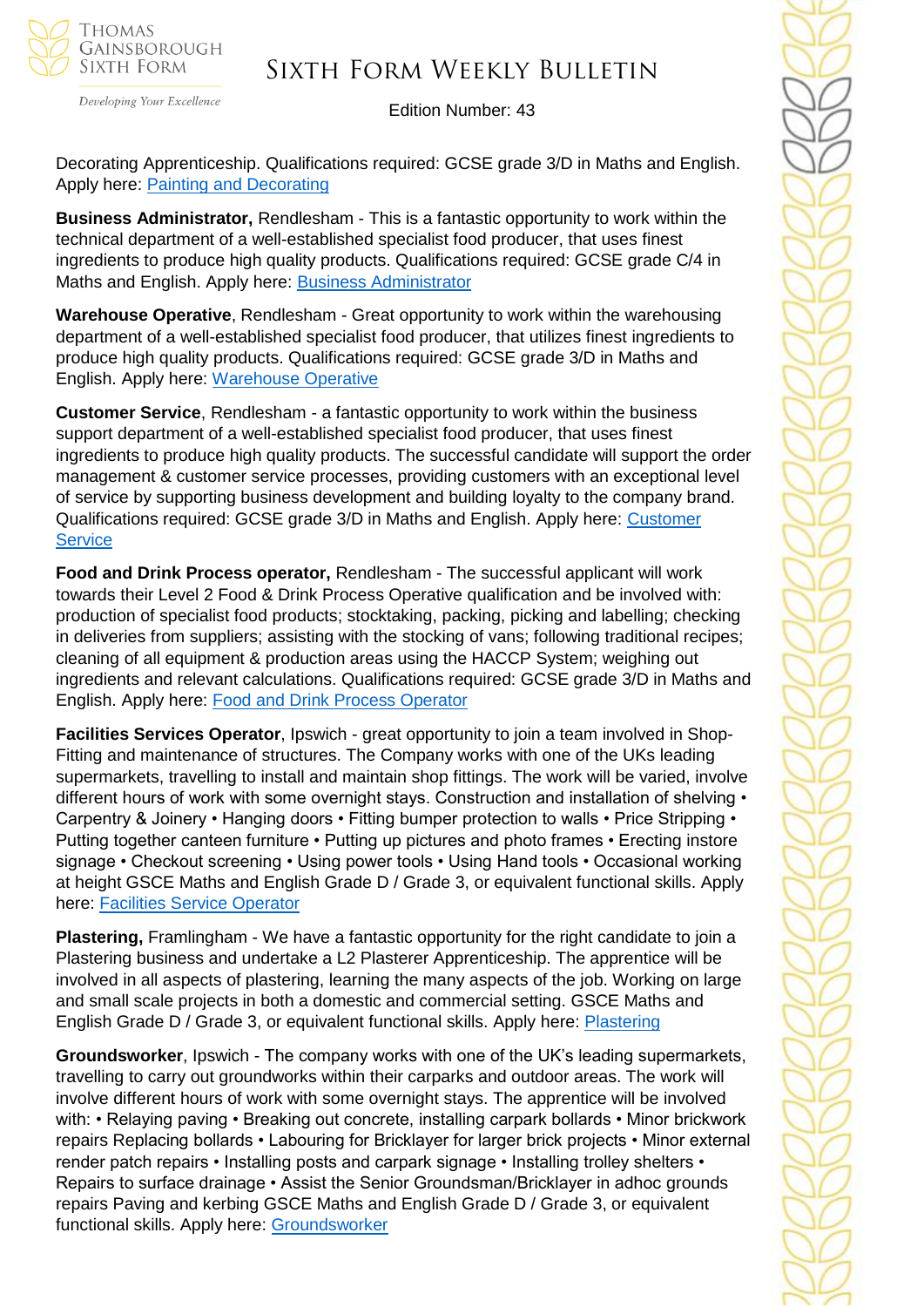

Developing Your Excellence

Edition Number: 43

### **Anglian Water Apprenticeship Webinars**

Anglian Water is one of the largest employers in East Anglia and annually recruit apprentices, graduates, interns and more. If any student is interested in an apprenticeship or wants to find out what it involves, please join one of the free webinars. The webinars allow students to find out about different apprenticeships they offer, what is involved in an apprenticeship and the recruitment process, as well as a chance to hear from current and past apprentices. The webinars will last an hour and are open to all.

**9 Dec 1700-1800** [Click Link here](https://teams.microsoft.com/registration/Ah2656Iq1UiBhePca_e4bQ,EN_2oJbTzkiu57ZBev0QSg,pkln6gQwkkGEkBH4NNht9g,gDwy0arFokqp6TYFtiS42g,NlL4PKxLck60sGqtb_uv6g,Dm2pwzAQVEWpyJALjJVH9w?mode=read&tenantId=e7ba1d02-2aa2-48d5-8185-e3dc6bf7b86d) **; 13 Dec 1700-1800** [Click Link Here;](https://teams.microsoft.com/registration/Ah2656Iq1UiBhePca_e4bQ,EN_2oJbTzkiu57ZBev0QSg,pkln6gQwkkGEkBH4NNht9g,IfENcHOFkE2Qq2oI_klpBw,D8L_HEr_nEKP6L3DL_EWPA,PQ1kY4Ul4EeGTzqJOx-XTg?mode=read&tenantId=e7ba1d02-2aa2-48d5-8185-e3dc6bf7b86d) **15 Dec 1700-1800**  [Click Link](https://teams.microsoft.com/registration/Ah2656Iq1UiBhePca_e4bQ,EN_2oJbTzkiu57ZBev0QSg,pkln6gQwkkGEkBH4NNht9g,WlNKHemzMk-Yi_9MKN3wMQ,3rF_2AOAbUWChGli1KsV0w,bWUMqXDVbkCNLw7ra-BVqw?mode=read&tenantId=e7ba1d02-2aa2-48d5-8185-e3dc6bf7b86d)

If anyone wishes to apply for an apprenticeship there is also [a pre-register opportunity](https://awg.wd3.myworkdayjobs.com/PS/job/Cambridgeshire/Register-your-interest-for-an-Apprenticeship-at-Anglian-Water_R14052)

**West Suffolk College** - [Apprenticeship Vacancies](https://apprenticeships.wsc.ac.uk/)

**Colchester Institute** - [Apprenticeship Vacancies](https://www.colchester.ac.uk/apprenticeships/vacancies/)

**Apprenticeships New Anglia** - [Apprenticeship vacancies](https://www.apprenticeshipsnewanglia.co.uk/)

**Government Official Search** - [Apprenticeship Vacancies](https://www.gov.uk/apply-apprenticeship)

#### **Law Careers.Net**

Want to find out what a career in law is really about? Here are two guides to help you:

**[The Beginner's Guide to a Career in Law](https://clicks.thecdi-news.net/email/S-11621@366686@qI9iBywBknvz_rsLlV1XjgxhYwrhI5jW6hAhXRwohak.@)** has just been published and looks at how lawyers recruit, what they look for in candidates, what candidates need to do when, and how they can maximise their chances, both immediately and as time goes by.

**[The Law Apprenticeships Guide](https://clicks.thecdi-news.net/email/S-11621@366687@qI9iBywBknvz_rsLlV1XjgxhYwrhI5jW6hAhXRwohak.@)** focuses on the different types of law apprenticeship available, the key skills required, and the pros and cons of undertaking an apprenticeship or going to university, with case studies from those who have done it.

These are both free to students who would like them. The content for both guides can be viewed in the 'New to law' section of the LawCareers.Net website: **[www.lawcareers.net](https://clicks.thecdi-news.net/email/S-11621@366689@qI9iBywBknvz_rsLlV1XjgxhYwrhI5jW6hAhXRwohak.@)**.

**Do you know someone who is not in education or training?** Suffolk County Council's Early Help Team are offering drop-in services to young people aged 15 to 18 & Not in Education, Employment or Training.

Get help finding out what you want to do next OR if you're thinking of leaving your course or job, get advice on your options.

**Drop in. Every Wednesday\*, 1-4pm @ Phoenix Family Hub [near O.S.A.] Tudor Road Sudbury CO10 1NP** \*Not 22nd + 29th December 2021 For more info, call Jacob on 07526 203 856 Or contact the team: 01787 315900 / [cypsouthsuffolkrpateam@eadidom.com](mailto:cypsouthsuffolkrpateam@eadidom.com)

## University News

**Pearson Business School Open Day Sat 13 Nov 10-12.30**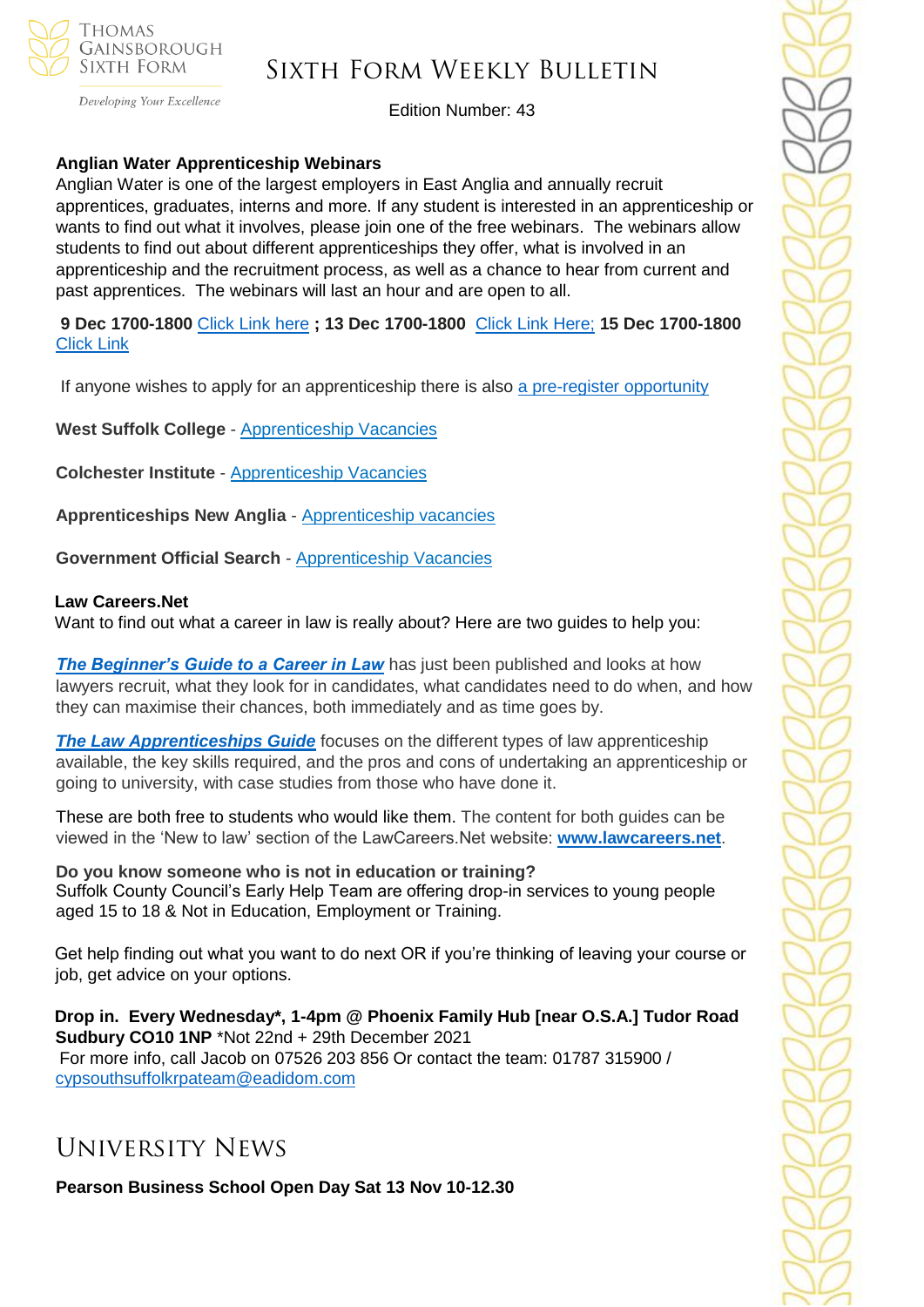

Developing Your Excellence

## Edition Number: 43

Interested in getting a degree in business management? Why not visit the Pearson Business school taster day and find out about their business subjects including Management, Marketing, Finance and Entrepreneurship.

- Experience what a typical Business Management seminar-style class is like
- Meet our expert, industry-experienced tutors.
- Explore our campus in central London
- This is a great opportunity for students who are interested in starting their career in the Business industry, as Pearson Business School students' study within the heart of FTSE100 company, Pearson Plc.
- Where? Pearson Business School, 190 High Holborn, London, WC1V 7BH
- **[Book Here!](https://www.pearsoncollegelondon.ac.uk/pearson-business-school/visit-us/events/undergraduate-taster-days.html?utm_source=unitasterdays&utm_medium=email)**

## **Writtle University Open Days / Webinars**

- **College courses:** Sat 27th Nov
- **College courses:** Sat 15th Jan
- **University degrees:** Sat 13th Nov
- **University degrees:** Sat 22nd Jan

Students **must book** their spot **online** in order **to attend** an **Open Day.** [Click here to book your](https://writtle.ac.uk/College-Course-Events)  [place on the Open Day](https://writtle.ac.uk/College-Course-Events)

### **Webinars:**

- **Sports and Exercise Science:** Friday 3rd December, 5:00-6:00pm
- **Equine:** Saturday 4th December, 9:00-10.30am
- **Veterinary Physiotherapy & Animal Therapy:** Saturday 4th December, 10:45am-12.15pm
- **Canine Therapy:** Saturday 4th, 12:30-1:30pm
- **Animal Management & Science:** Saturday 4th December, 1.45-3.15pm
- **Agriculture & Sustainable Food:** Saturday 4th December, 3.30-4.30pm
- **Horticulture:** Saturday 4th December, 4.45-5.45pm **[BOOK YOUR WEBINAR](https://writtle.us20.list-manage.com/track/click?u=7194fb1b34cb542ace9a663e3&id=70508011ec&e=645d34285f)**

### **Calling all wannabe medics! Get into Medicine Insight & UCAS Conference - Sat 13th Nov; Sat 27th Nov**

Calling all students interested in medicine! Want to get a headstart? Here's how: The Get into Medicine conference unlocks exclusive opportunities such as scholarships and prizes, as well as helping them to make a highly competitive application. Students in years 10-12, S3-S5, should make every effort to attend as it will give them a head start.

Conferences run on weekends to help student attend out of school hours.

Parents/Guardians also need to attend with students for safeguarding purposes and the funding place will cover both student/parents.

**Register for free using the funding code: Teacher21 here: https://medicmentor.co.uk/medicine-national-healthcare-weekend/**

**Don't forget… UEA Open Day**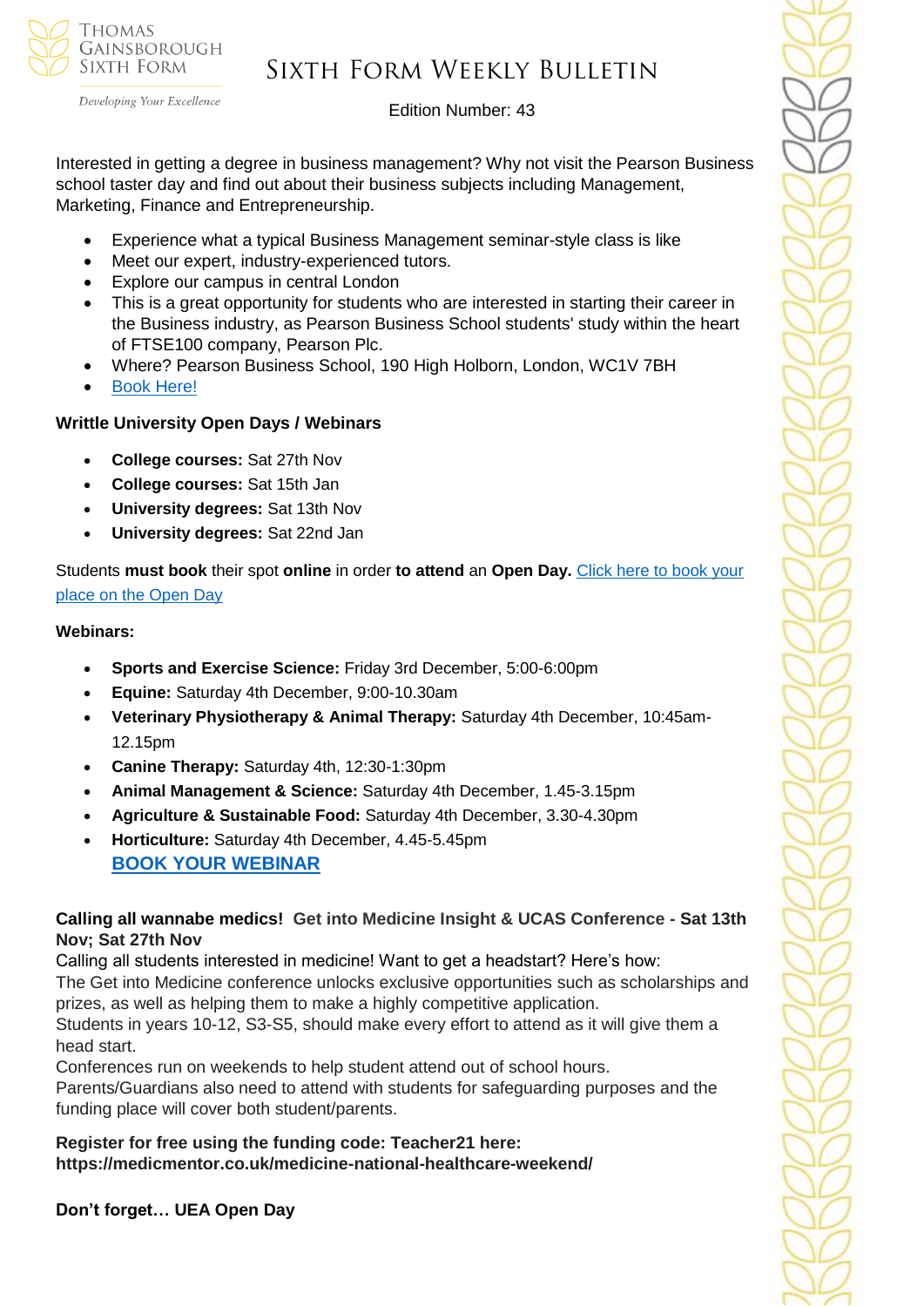

#### Developing Your Excellence

## Sixth Form Weekly Bulletin

Edition Number: 43

There's still time for your students to register at [www.uea.ac.uk/opendays.](http://www.uea.ac.uk/opendays) Our next open day will take place on **Saturday 20 November**.

### **Virtual Higher Education Expo – 24th Nov – 11am – 6pm**

Universities taking part include – Newcastle, Cardiff, Swansea, Lincoln Plymouth, Reading, Surrey, Staffordshire, Portsmouth and University for the Creative Arts. Register [here](https://schools.tecl.co.uk/educationcompany5lz/lz.aspx?p1=M8IDU2MTI3MDk0UzQ2NjE6RDIxQTA4NTgzOUYwRDVFMjM2MzFDQjQyNjdBMTVBREQ%3d-&CC=&w=7191) now!

### **Taster Lectures:**

- **November 15** @ 11:20 12:20 History: Opium War & The Making of Modern China Warwick (KS5) Find out [more](https://channeltalent.us10.list-manage.com/track/click?u=145837fa6843e0c349598322a&id=b10c8a712c&e=155232616c) »
- **November 17** @ 11:15 12:15 Drama/English Literature: Shakespeare's Measure for Measure with UEA (KS5) Find out [more](https://channeltalent.us10.list-manage.com/track/click?u=145837fa6843e0c349598322a&id=1c3e4286c5&e=ba0e9a2959) » [PREVIOUSLY SHARED]
- **November 17 @ 14:15 - 15:15** History: The Path to Independence in India Goldsmiths (KS5) Find out [more](https://channeltalent.us10.list-manage.com/track/click?u=145837fa6843e0c349598322a&id=21380843d7&e=155232616c) »
- **November 17 @ 16:15 - 17:15** Social Justice Interdisciplinary University Perspectives & Debate - Goldsmiths (English) & Sheffield (Geography) (KS4 & KS5) Find out [more](https://channeltalent.us10.list-manage.com/track/click?u=145837fa6843e0c349598322a&id=38309d413c&e=ba0e9a2959) » **[UPDATED]**
- **November 22 @ 15:35 - 16:20** Music: Music in Environmental Action Tutorial Sheffield (KS5) Find out [more](https://channeltalent.us10.list-manage.com/track/click?u=145837fa6843e0c349598322a&id=b21e46f2ac&e=ba0e9a2959) »
- **November 22 @ 16:45 - 17:30** Linguistics: Linking Language & Power The Power of Word Choice - Tutorial - UEA (KS5) [Find out more »](https://channeltalent.us10.list-manage.com/track/click?u=145837fa6843e0c349598322a&id=f72bf88529&e=ba0e9a2959) **[UPDATED]**
- **November 23 @ 15:35 - 16:20** MFL: Immigration & Integration in France Film & Song - (KS4 & KS5) [Find out more »](https://channeltalent.us10.list-manage.com/track/click?u=145837fa6843e0c349598322a&id=13cb7ad53c&e=ba0e9a2959) **[NEW]**
- **November 23 @ 11:15 - 12:15** insight4me Classical Civilisation: The Epics of Homer with UEA & Nottingham (KS5) [Find out more](https://channeltalent.us10.list-manage.com/track/click?u=145837fa6843e0c349598322a&id=a2b8f4f7eb&e=ba0e9a2959)
- **November 24 @ 16:15 - 17:15** Literature, Drama & Creative Writing: Scriptwriting Creative Workshop - UEA (KS5) Find out [more](https://channeltalent.us10.list-manage.com/track/click?u=145837fa6843e0c349598322a&id=0f9483af5f&e=ba0e9a2959) » **[NEW]**
- **November 24 @ 16:15 - 17:15** Literature, Drama & Creative Writing: Scriptwriting
- **November 29 @ 09:10 - 10:10** History: Why Did It Take So Long For Women To Get The Vote? - Warwick (KS5) Find out [more](https://channeltalent.us10.list-manage.com/track/click?u=145837fa6843e0c349598322a&id=eb231b9089&e=155232616c) »
- **December 1 @ 16:15 - 17:15** History: The Unexpected History of the Pink Pound Goldsmiths (KS5) Find out [more](https://channeltalent.us10.list-manage.com/track/click?u=145837fa6843e0c349598322a&id=0289b66ae9&e=155232616c) »

### **Speakers for Schools Live Broadcasts**

### **Be part of the story: careers in VFX with Industrial Light and Magic - Mon 15th November 2-3pm**

Hear from one of the world's leading VFX companies! Our panel will be sharing the magic behind the work they do and their top tips for getting into the industry. Click [here](https://forms.office.com/r/CAHBkTnbXK) to register

### **Work/Life Broadcast: Moving the Needle - Tues 16th November 10-10:45am**

We are excited to welcome back our panel from Moving the Needle! This time, we will be joined by Karen Emanuel, CEO, Key Production Group and Jenni Cochrane, CEO & Co-Founder, Getahead & Founder & CEO, Work Inspired. They will be speaking about their experiences of working in the music industry and will be reflecting on the changes they have seen throughout their career about how the music industry responds to mental health. Click [here](https://forms.office.com/r/nudiu03txp) to register

### **Work/Life Broadcast: Paul Farmer, Chief Executive, Mind - Mon 22nd November 10-10- 10:45am**

Join us for a Work/Life Campaign Broadcast with the Chief Executive of Mind! Mind provide advice and support to empower anyone experiencing a mental health problem. They campaign to improve services, raise awareness and promote understanding. Paul will be